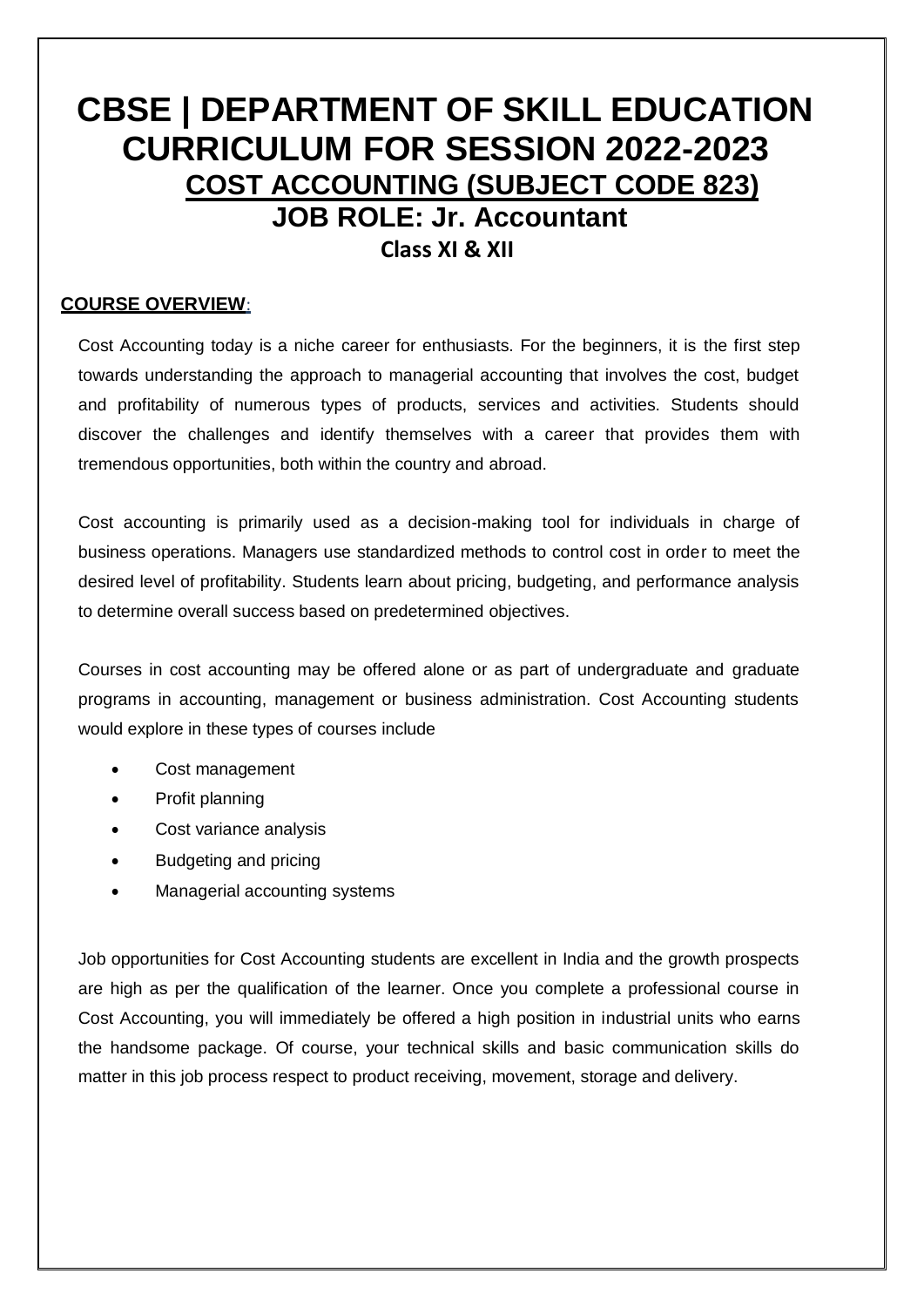## **OBJECTIVES OF THE COURSE**:

Cost Accounting as a career is a wise option for those who are interested in growing fast in their careers and those who wish to get exposure to industrial accounting at an early stage itself. In this course, followings are the main objectives of this course.

- Management of public & private sector enterprises
- Financial institutions
- All India Cost Accounts Service (ICAS)
- Teaching
- Consultancy
- Independent practice

Students will be able to Collect, organize internal and financial information for evaluating, critical analyses and regulating past and present financial performance for forecasting. They will be Monitor costs of raw materials, labour, transportation, administrative costs, overheads etc. in an industry. Students will learn to monitor performance and efficiency to locate and report on problems and also learn to prepare regular cost reports

#### **SALIENT FEATURES**:

Cost Accountants are also known as Management Accountants. They collect and analyses all financial information for use by the management of the organization they work for. This Vocational subject really helps the students to understand how to collect, organize, and analyze internal and financial information for evaluating, critical analyses and regulating past and present financial performance and for making projections for the future. The students will be able to:

- Monitor costs of raw materials, labour, transportation, administrative costs, overheads etc. in an industry.
- Analyze sales trends.
- Audit to assess company's past performance for giving advice on product pricing.
- Monitor performance and efficiency to locate and report various problems.
- Advise ways to bring economy by analyzing costs and implications of different production methods.
- Control the budget.
- Prepare regular cost reports.
- Help develop a competitive edge in products quality, customer service, brand image etc. for maximization of profits.
- May act as Cost accountant, Administrators, Appraisers, Secretarial Consultants, Tax Consultants, Advisors in company matters etc.
- Prepare feasibility studies of projects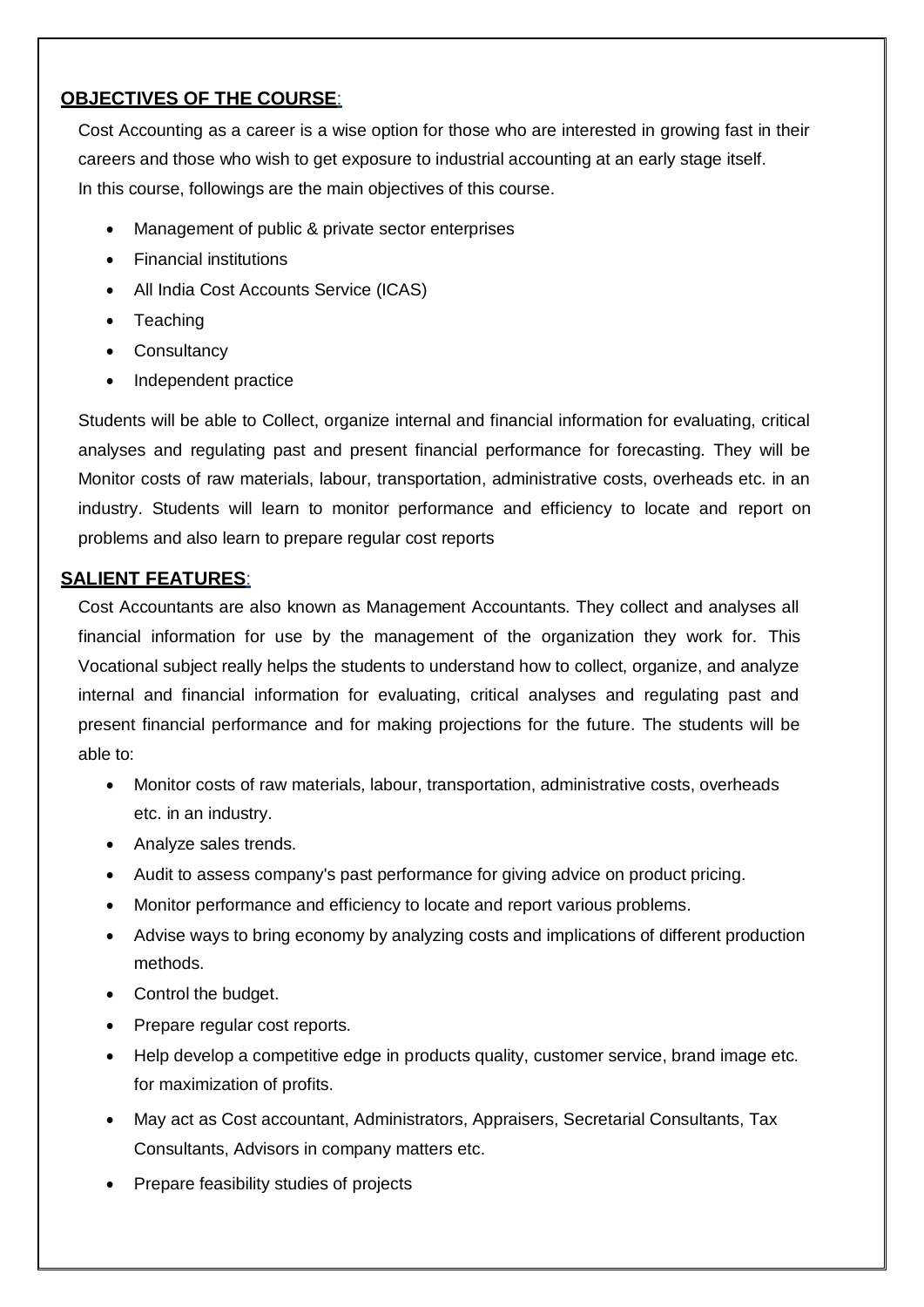Salary packages of students getting placed abroad are really huge and provide excellent scope for professional and personal growth.

#### **LIST OF EQUIPMENT AND MATERIALS:**

The list given below is suggestive and exhaustive list should be prepared by the vocational teacher. Only basic tools, equipment and accessories should be procured by the institution so that the routine tasks can be performed by the students regularly for acquiring adequate practical experience.

Teaching/Training Aids:

- 1) Computer
- 2) LCD Projector
- 3) Projection Screen
- 4) White/Black Board
- 5) Chart papers
- 6) You tube videos and recordings
- 7) Quiz Practice Assignments
- 8) Different financial and cost records
- 9) Store ledgers
- 10) Vouchers
- 11) Reconciliation statements etc.

#### **CAREER OPPORTUNITIES:**

Students will acquire sound knowledge of concepts, procedures, and practices in the related field later they will be able to manage cost accounting procedures & methods. Students will be able to perform several tasks in respective field along with presentation skills. There are plenty of career opportunities available in the field of:

- Finance Consultant
- $\triangleright$  Cost controlling Consultant
- $\triangleright$  Auditing Consultancy

## **VERTICAL MOBILITY:**

After 12<sup>th</sup>grade in commerce, a student can opt for graduation in commerce and take as specialization at B.Com level, students may start their career as a business consultant/ Jr. Accountant/ Cost controller and they can reach at higher level over the period of time. "Once the student has completed the CMA course, they can start up their career as a Cost and Management Accountant". For the career progression, following career options are available in cost accounting field: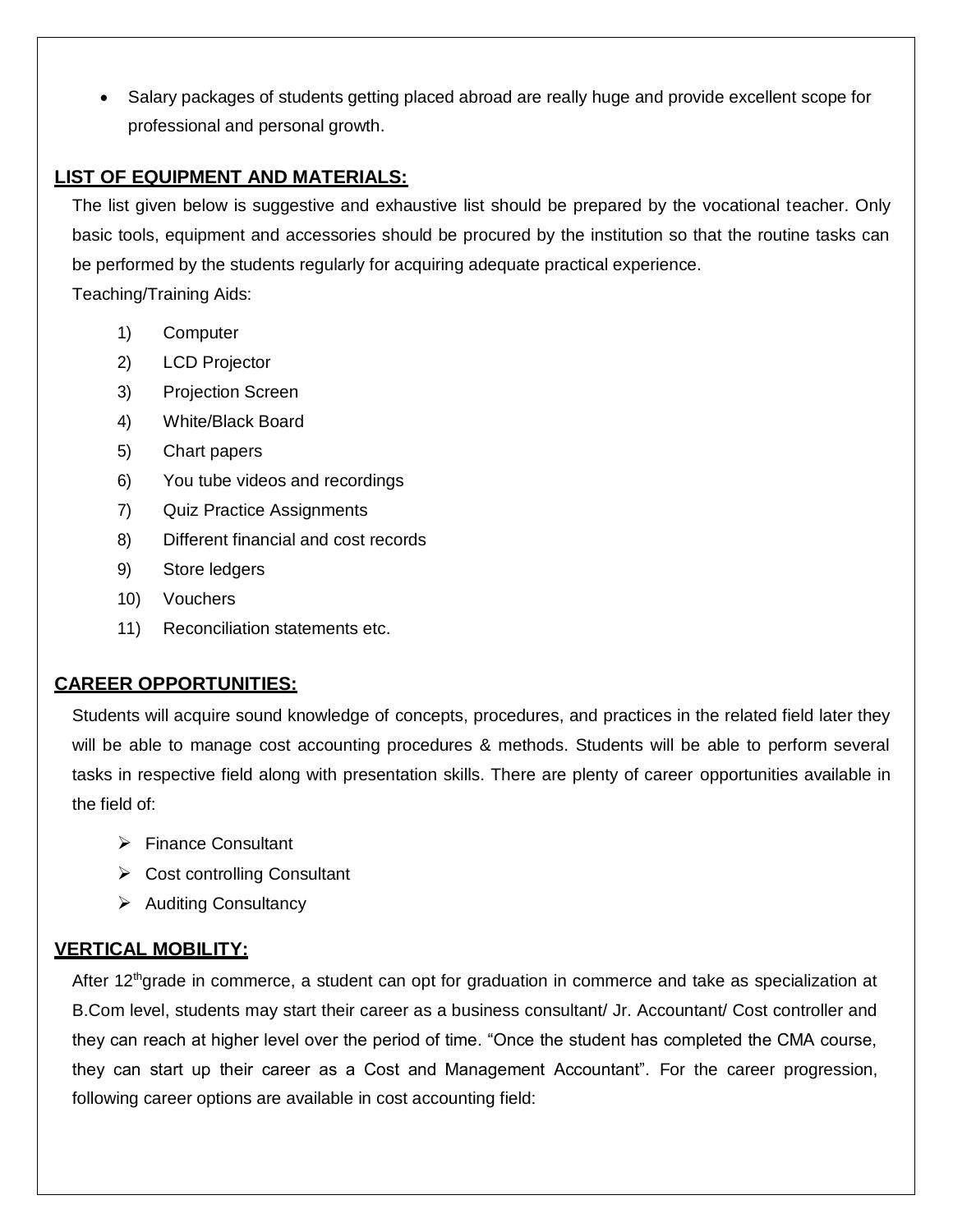# **COST ACCOUNTING XI (SUBJECT CODE 823)**

## **Total Marks: 100 (Theory-60 + Practical-40)**

|             | <b>UNITS</b>                                                            |              | <b>NO. OF HOURS</b><br>for Theory and<br><b>Practical</b> | <b>MAX. MARKS</b><br>for Theory and<br><b>Practical</b> |
|-------------|-------------------------------------------------------------------------|--------------|-----------------------------------------------------------|---------------------------------------------------------|
| ⋖           | <b>Employability Skills</b>                                             |              |                                                           |                                                         |
|             | Unit 1: Communication Skills-III                                        |              | 13                                                        | $\overline{2}$                                          |
|             | Unit 2: Self-Management Skills- III                                     |              | 07                                                        | $\overline{2}$                                          |
| Part        | Unit 3 : ICT Skills- III                                                |              | 13                                                        | $\overline{2}$                                          |
|             | Unit 4 : Entrepreneurial Skills- III                                    |              | 10                                                        | $\overline{2}$                                          |
|             | Unit 5 : Green Skills- III                                              |              | 07                                                        | $\overline{2}$                                          |
|             |                                                                         | <b>Total</b> | 50                                                        | 10                                                      |
|             | <b>Subject Specific Skills</b>                                          |              |                                                           |                                                         |
|             | Unit 1: General Principles                                              |              | 25                                                        | 10                                                      |
|             | Unit 2: Direct Materials.                                               |              | 30                                                        | 10                                                      |
| <u>ന</u>    | Unit 3: Direct Labour and Direct Expenses.                              |              | 20                                                        | 10                                                      |
| Part        | Unit 4: Overheads General, Classification,<br>Distribution and Control. |              | 25                                                        | 10                                                      |
|             | Unit 5: Overheads Distribution                                          |              | 20                                                        | 10                                                      |
|             |                                                                         | <b>Total</b> | 120                                                       | 50                                                      |
|             | <b>Practical Work</b>                                                   |              |                                                           |                                                         |
|             | Project                                                                 |              |                                                           | 10                                                      |
| $\mathbf C$ | Viva                                                                    |              |                                                           | 05                                                      |
| Part        | <b>Practical File</b>                                                   |              | 60                                                        | 15                                                      |
|             | Demonstration of skill competency via Lab<br><b>Activities</b>          |              |                                                           | 10                                                      |
|             |                                                                         | <b>Total</b> | 60                                                        | 40                                                      |
|             | <b>GRAND TOTAL</b>                                                      |              | 260                                                       | 100                                                     |

**NOTE: The detailed Curriculum/ Topics to be covered under Part A: Employability Skills can be downloaded from CBSE website**.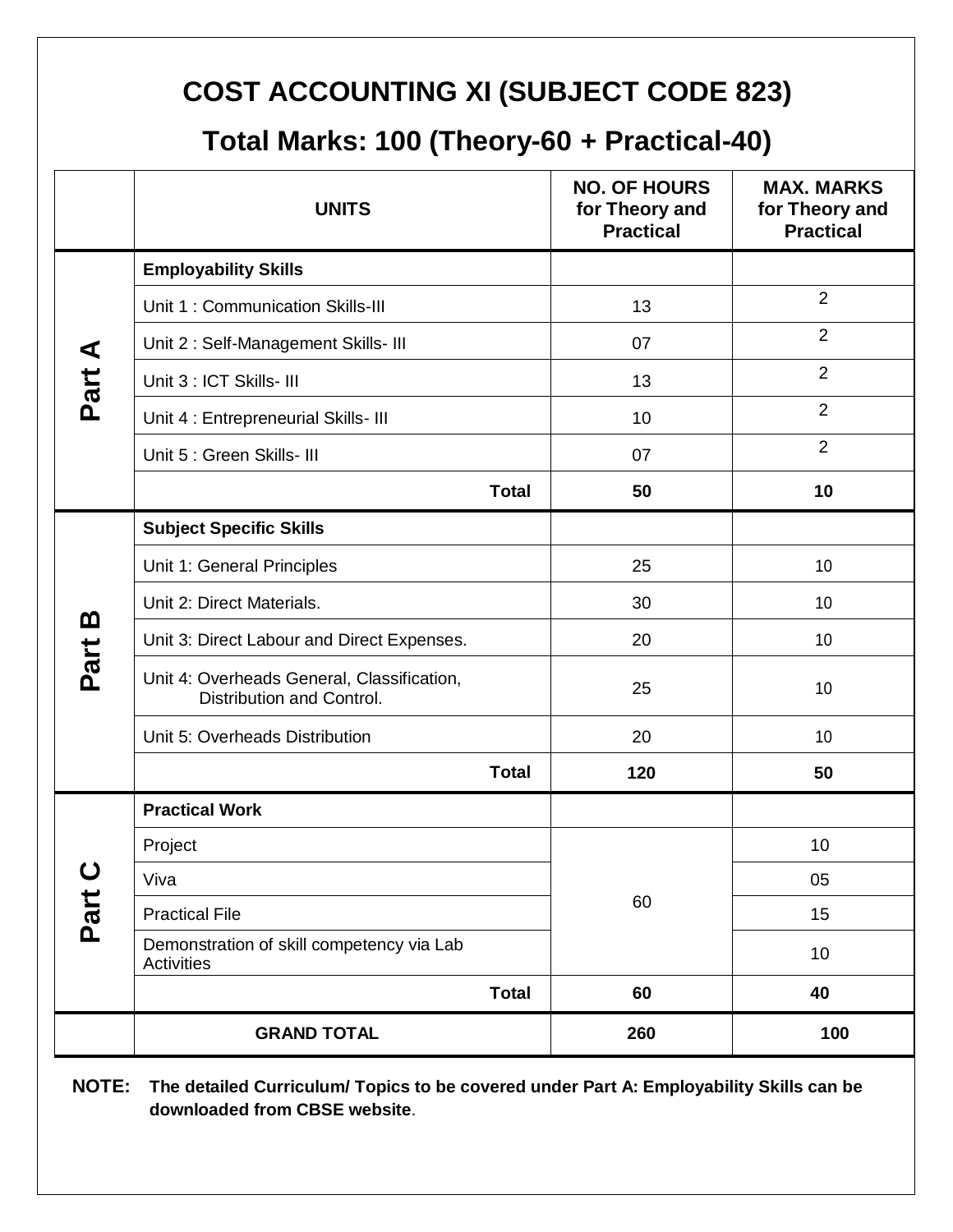## **COST ACCOUNTING XII (SUBJECT CODE 823)**

## **Total Marks: 100 (Theory-60 + Practical-40)**

|                     |                                                                | <b>NO. OF HOURS</b> | <b>MAX. MARKS</b>        |
|---------------------|----------------------------------------------------------------|---------------------|--------------------------|
|                     | <b>UNITS</b>                                                   | for Theory and      | for Theory and           |
|                     |                                                                | <b>Practical</b>    | <b>Practical</b>         |
|                     | <b>Employability Skills</b>                                    |                     |                          |
|                     | Unit 1: Communication Skills-IV*                               | 13                  | $\overline{\phantom{a}}$ |
| ⋖                   | Unit 2: Self-Management Skills- IV                             | 07                  | 3                        |
|                     | Unit 3 : ICT Skills- IV                                        | 13                  | 3                        |
| Part                | Unit 4 : Entrepreneurial Skills- IV                            | 10                  | $\overline{4}$           |
|                     | Unit 5 : Green Skills- IV*                                     | 07                  | $\overline{\phantom{a}}$ |
|                     | <b>Total</b>                                                   | 50                  | 10                       |
|                     | <b>Subject Specific Skills</b>                                 |                     |                          |
|                     | Unit 1: Single or Output Costing.                              | 20                  | 08                       |
|                     | Unit 2: Job Costing and Batch Costing.                         | 20                  | 08                       |
| m                   | Unit 3: Contract Costing.                                      | 20                  | 08                       |
|                     | Unit 4: Process Costing.                                       | 20                  | 08                       |
| Part                | Unit 5: Operating Costing or Service Costing.                  | 20                  | 08                       |
|                     | Unit 6: Reconciliation of Cost and Financial<br>Accounts.      | 20                  | 10                       |
|                     | <b>Total</b>                                                   | 120                 | 50                       |
|                     | <b>Practical Work</b>                                          |                     |                          |
| $\mathbf C$<br>Part | Project                                                        |                     | 10                       |
|                     | Viva                                                           | 60                  | $\overline{05}$          |
|                     | <b>Practical File</b>                                          |                     | $\overline{15}$          |
|                     | Demonstration of skill competency via Lab<br><b>Activities</b> |                     | 10                       |
|                     | <b>Total</b>                                                   | 60                  | 40                       |
|                     | <b>GRAND TOTAL</b>                                             | 260                 | 100                      |

**Note: \* marked units are to be assessed through Internal Assessment Student Activities. They are not to be assessed in Theory Exams.**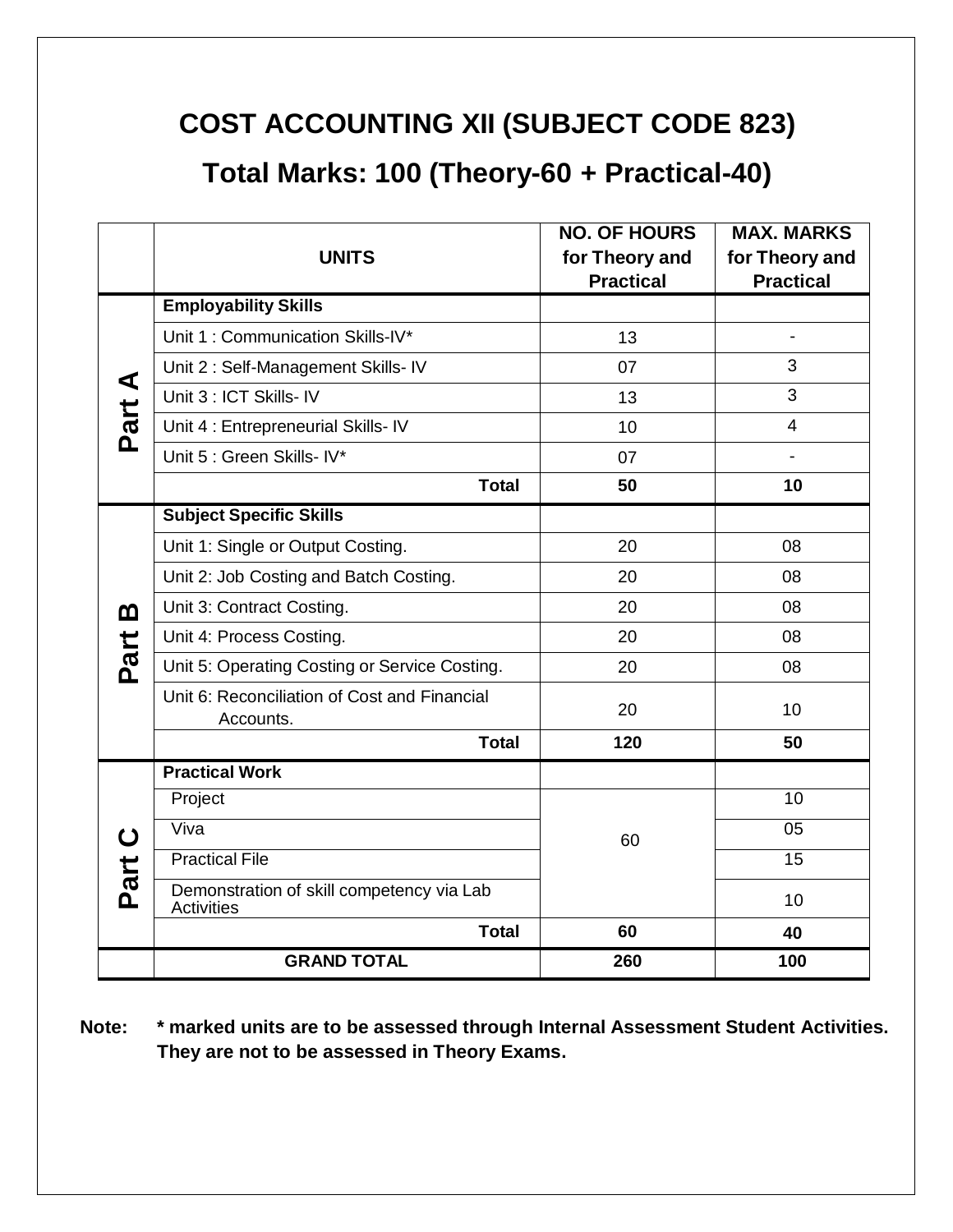## **DETAILED CURRICULUM/TOPICS:**

## **Part-A: EMPLOYABILITY SKILLS**

| S.<br>No.      | <b>Units</b>                                               | <b>Duration in</b><br><b>Hours</b> |
|----------------|------------------------------------------------------------|------------------------------------|
|                | Unit 1: Communication Skills-IV*                           | 13                                 |
| 2              | Unit 2: Self-management Skills-IV                          | 07                                 |
| 3              | Unit 3: Information and Communication Technology Skills-IV | 13                                 |
| $\overline{4}$ | Unit 4: Entrepreneurial Skills-IV                          | 10                                 |
| 5              | Unit 5: Green Skills-IV*                                   | 07                                 |
|                | <b>TOTAL DURATION</b>                                      | 50                                 |

## **Note: \* marked units are to be assessed through Internal Assessment/ Student Activities. They are not to be assessed in Theory Exams.**

**The detailed Curriculum/ Topics to be covered under Part A: Employability Skills can be downloaded from CBSE website**.

#### **Part-B – SUBJECT SPECIFIC SKILLS**

| S.<br>No.     | <b>Units</b>                                                 | <b>Duration in Hours</b> |
|---------------|--------------------------------------------------------------|--------------------------|
|               | Unit 1: Single or Output Costing.                            | 20                       |
| $\mathcal{P}$ | Unit 2: Job Costing and Batch Costing.                       | 20                       |
| 3             | Unit 3: Contract Costing.                                    | 20                       |
| 4             | Unit 4: Process Costing.                                     | 20                       |
| 5             | Unit 5: Operating Costing or Service Costing.                | 20                       |
| 6             | Unit 6: Reconciliation of Cost and Financial Accounts.<br>20 |                          |
|               | <b>TOTAL DURATION</b>                                        | 120                      |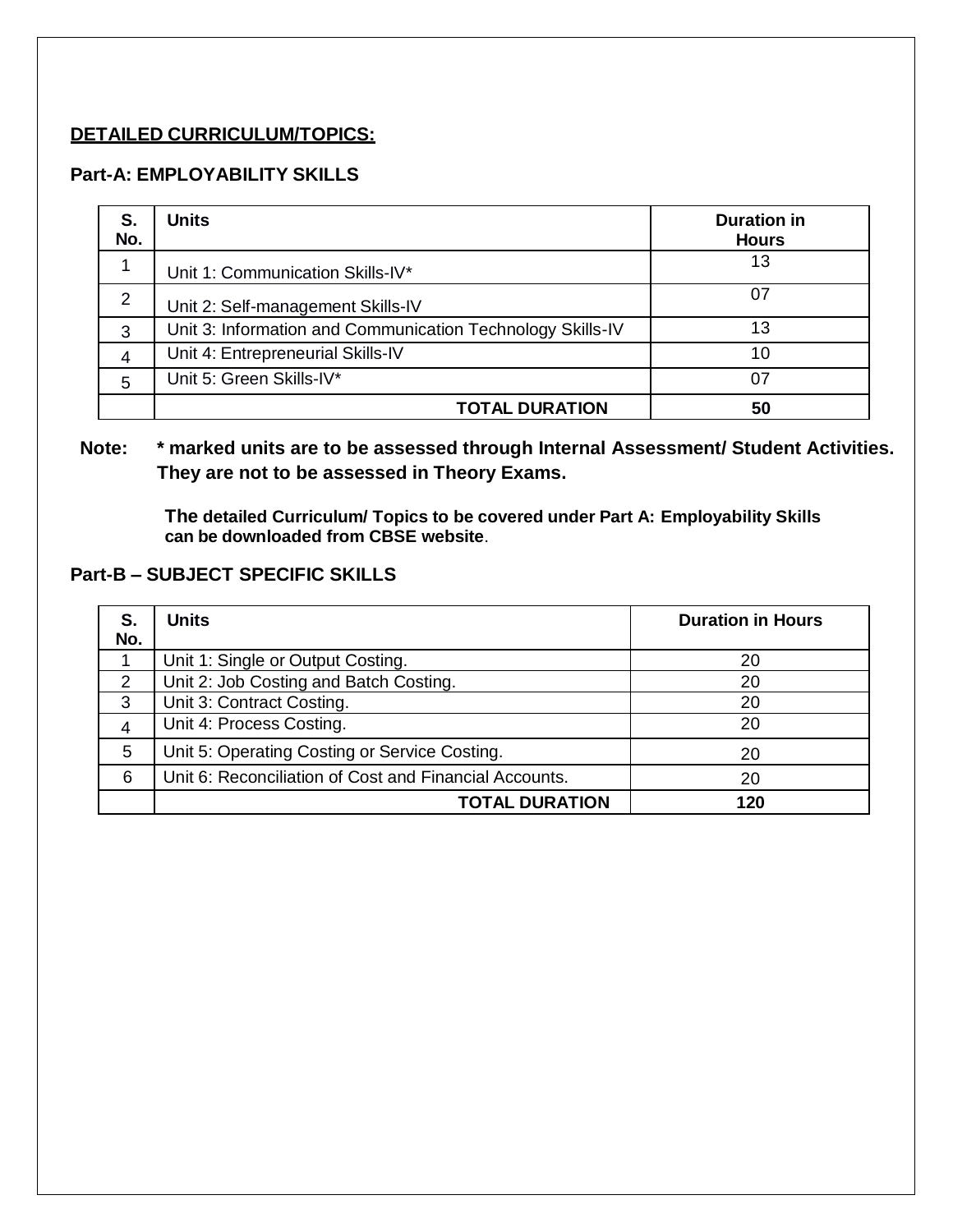| <b>UNIT</b>                                  | <b>SUB-UNIT</b>                                                                                                                                                                                                                                       | <b>SESSION/ ACTIVITY/ PRACTICAL</b>                                                                                                                                                                                                                                                                                                                                                                                                                                                                                                                                                                                                                                                                                                                                                                             |
|----------------------------------------------|-------------------------------------------------------------------------------------------------------------------------------------------------------------------------------------------------------------------------------------------------------|-----------------------------------------------------------------------------------------------------------------------------------------------------------------------------------------------------------------------------------------------------------------------------------------------------------------------------------------------------------------------------------------------------------------------------------------------------------------------------------------------------------------------------------------------------------------------------------------------------------------------------------------------------------------------------------------------------------------------------------------------------------------------------------------------------------------|
| 1. Single or<br><b>OutputCosting</b>         | Basics of Single or<br>1.1<br><b>OutputCosting</b><br><b>Components of Cost</b><br>1.2<br>and Treatment for<br>Stock & Scrap<br><b>Cost Sheet Approach</b><br>1.3<br>forOutput Costing<br>Production<br>1.4<br>Account Approach<br>for Output Costing | <b>Session 1.1:</b> Discussing the concept and use of<br>outputcosting, Key words related to session.<br><b>Activity:</b> Visit any one Industrial unit using output<br>costing tounderstand its applicability.<br><b>Session1.2:</b> Acquaint with the cost components and<br>treatment for stock and scrap, Key words related to<br>session.<br><b>Activity:</b> Visit the sugar manufacturing firm and learn<br>aboutthe various cost elements.<br>Session 1.3: Introduction to cost sheet and its<br>preparation, Key words related to session.<br><b>Activity:</b> Prepare a cost sheet for any single output<br>manufacturing firm.<br><b>Session 1.4:</b> Discussion on production account and its<br>preparation.<br>Activity: Prepare the production account for any one of<br>the manufacturing firm. |
| 2. Job Costing<br>andBatch<br><b>Costing</b> | 2.1 Introduction to Job Costing<br>2.2 Job Costing Procedure<br>2.3 Introduction, Nature<br>and Uses of Batch<br>Costing                                                                                                                              | Session 2.1: Meaning of job Costing, Objectives of the<br>job costing, Advantages of job costing, Limitations of job<br>costing, Key words related to session.<br><b>Activity: Conceptual Case discussion.</b><br><b>Session 2.2: Procedure of Job Costing, Key words</b><br>related tosession.<br><b>Activity:</b> Preparation of the job cost sheet using<br>industrydata.<br>Session 2.3: Concept of Batch costing and its<br>objectives, Concept of Economic Batch Quantity,<br>determine EconomicBatch Quantity (EBQ); Key<br>words related to session.<br>Activity: Discussion of brief cases from industries in<br>whichbatch costing is used.                                                                                                                                                           |
| 3. Contract<br><b>Costing</b>                | 3.1 Introduction to<br><b>ContractCosting</b><br>3.2 Specific Aspects of<br><b>ContractCosting</b><br>3.3 Treatment of Profits or<br><b>Loss on Contracts</b><br>Account <sup>*</sup>                                                                 | Session 3.1: Discussing the concept and use of<br>Contract Costing, describe jobs and stages of<br>Contract Costing, Keywords related to session.<br><b>Activity:</b> Visit any one job where contract costing is<br>appliedto understand its applicability.<br><b>Session 3.2: Acquaint with the expenses</b><br>attributable to contract costing, familiarize with<br>different aspects of contract plus costing, Key<br>words related to session.<br><b>Activity:</b> Visit the construction firm and learn<br>about the various elements of costs.                                                                                                                                                                                                                                                          |
|                                              |                                                                                                                                                                                                                                                       | *Note:- To be assessed in Practical only. No question shall be asked from this portion in Theory Exams.                                                                                                                                                                                                                                                                                                                                                                                                                                                                                                                                                                                                                                                                                                         |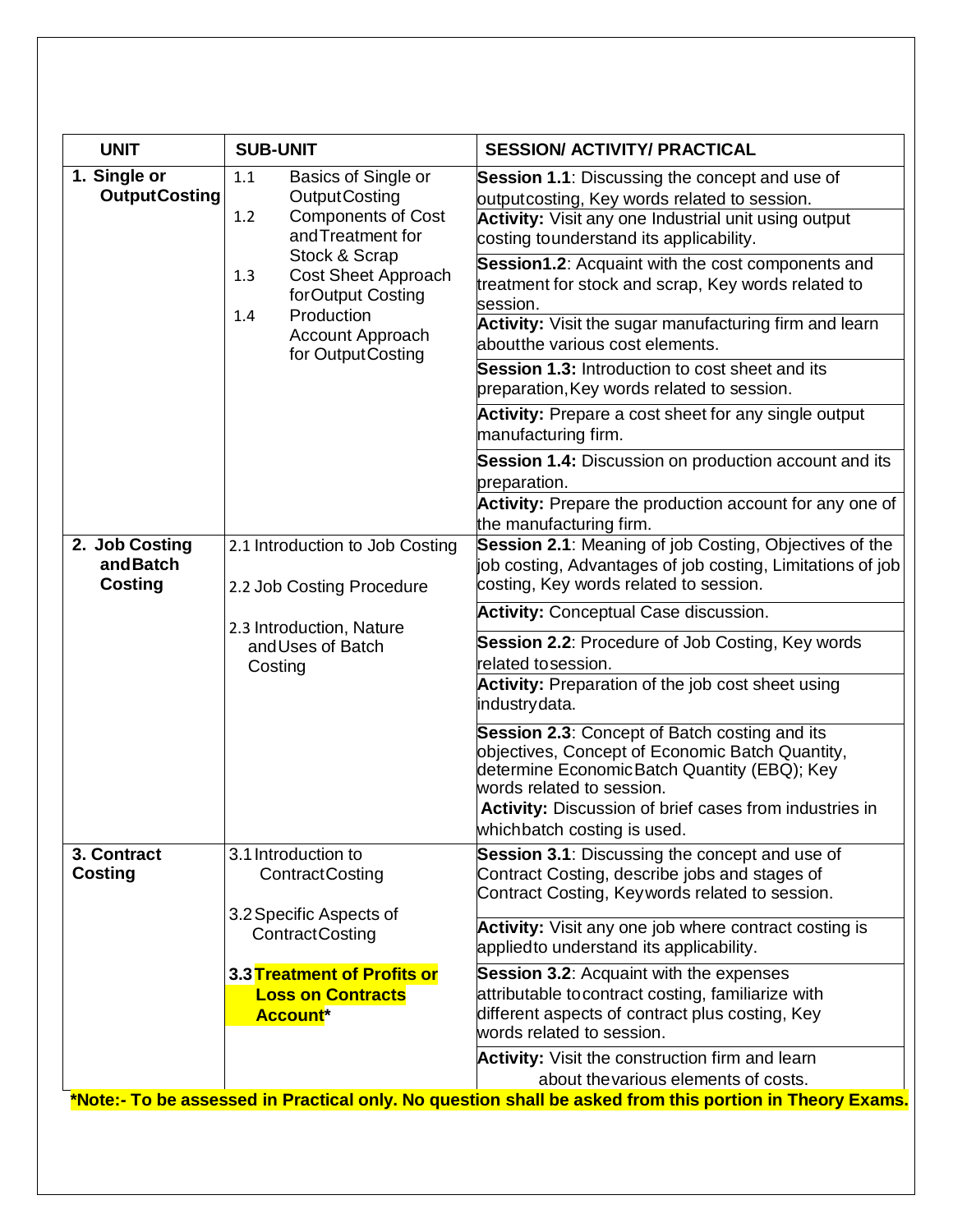| <b>UNIT</b>                  | <b>SUB-UNIT</b>                                                    | <b>SESSION/ ACTIVITY/ PRACTICAL</b>                                                                                                                                                                                                                                                                                                           |
|------------------------------|--------------------------------------------------------------------|-----------------------------------------------------------------------------------------------------------------------------------------------------------------------------------------------------------------------------------------------------------------------------------------------------------------------------------------------|
|                              |                                                                    | <b>Session 3.3:</b><br><b>Discuss the accounting treatment of</b><br>incomplete contracts.*<br><b>Activity:</b><br><b>Prepare a contract account for a</b><br>$\bullet$<br>construction company. <sup>*</sup>                                                                                                                                 |
| 4. Process<br><b>Costing</b> | 4.1 Meaning of Process Costing<br>4.2 Process Costing<br>Procedure | Session 4.1: Describe the concept and importance of<br>ProcessCosting, Understand the type of industries<br>where process costing is applied, Enumerating the<br>basic difference between Job and Process Costing, Key<br>words related to session.                                                                                           |
|                              | 4.3 By-products and Joint                                          | <b>Activity:</b> Visit anyone Industrial unit using process<br>costing tounderstand its applicability.                                                                                                                                                                                                                                        |
|                              | <b>Products*</b>                                                   | <b>Session 4.2:</b> Acquaint with the stages of process<br>costing, Elucidate the meaning and treatment of losses,<br>Discuss the treatment for normal and abnormal<br>wastages, Key words related to session.                                                                                                                                |
|                              |                                                                    | <b>Activity:</b> Visit the paper manufacturing firm and learn<br>aboutthe various costs elements.                                                                                                                                                                                                                                             |
|                              |                                                                    | <b>Session 4.3:</b><br><b>Meaning of Joint products and byproducts,</b><br>$\bullet$<br>Difference between joint products by<br>products and<br>coproducts, Accounting treatment of Joint<br>products and by-products, Key words related<br>to session. <sup>*</sup><br>Activity: Prepare process accounts for the<br>manufacturing of sugar. |

**\*Note:- To be assessed in Practical only. No question shall be asked from this portion in Theory Exams.**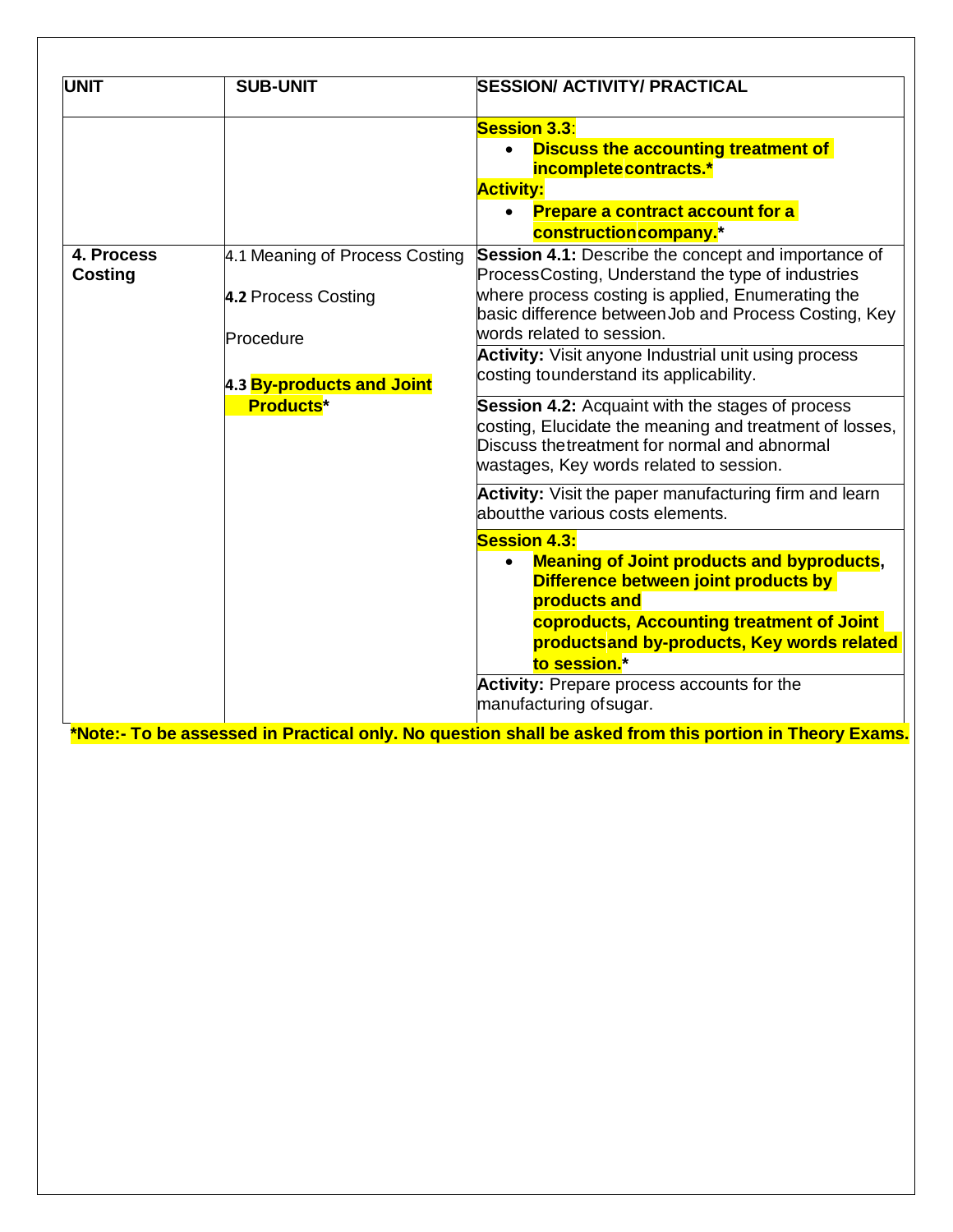| UNIT                                                                              | <b>SUB-UNIT</b>                                                                                                                                                                              | <b>SESSION/ ACTIVITY/ PRACTICAL</b>                                                                                                                                                                                                                                                                                                                                                                                                                                                                                                                                                                                                                                                                                            |
|-----------------------------------------------------------------------------------|----------------------------------------------------------------------------------------------------------------------------------------------------------------------------------------------|--------------------------------------------------------------------------------------------------------------------------------------------------------------------------------------------------------------------------------------------------------------------------------------------------------------------------------------------------------------------------------------------------------------------------------------------------------------------------------------------------------------------------------------------------------------------------------------------------------------------------------------------------------------------------------------------------------------------------------|
| 5. Operating<br><b>Costingor</b><br><b>Service</b><br><b>Costing</b>              | 5.1 Basics of<br>Operating or<br><b>Service Costing</b><br>5.2 Transport Costing *                                                                                                           | Session 5.1: Discussing the concept and use of<br>operating costing, Key words related to session.<br><b>Activity:</b> Visit any service undertaking using<br>operating costing to understand its applicability<br>and its cost unit.                                                                                                                                                                                                                                                                                                                                                                                                                                                                                          |
|                                                                                   | 5.3 Power House and<br><b>Canteen</b><br><b>Costing*</b>                                                                                                                                     | <b>Session 5.2:</b><br>• Costing for Transport Business, Cost<br>heads under Transport Costing, Daily<br><b>Log Sheets in Transport</b><br><b>Costing, Key words related to session.*</b><br><b>Activity:</b><br>Visit any transport company and<br>understand the logsheets and cost<br>units.*                                                                                                                                                                                                                                                                                                                                                                                                                               |
|                                                                                   |                                                                                                                                                                                              | <b>Session 5.3:</b><br><b>Discussion on power house and canteen</b><br>costing*<br><b>Activity:</b><br>Prepare a canteen cost sheet for any one                                                                                                                                                                                                                                                                                                                                                                                                                                                                                                                                                                                |
|                                                                                   |                                                                                                                                                                                              | canteen of a school.*                                                                                                                                                                                                                                                                                                                                                                                                                                                                                                                                                                                                                                                                                                          |
| 6.<br><b>Reconciliation</b><br>of Cost and<br><b>Financial</b><br><b>Accounts</b> | 6.1 Meaning, Need and<br>causes of<br>Disagreement between<br>Cost Accounts and<br><b>FinancialAccounts</b><br>6.2 Methods of<br>Reconciliation of<br><b>Costing and Financial</b><br>Profit | Session 6.1: Meaning of reconciliation of cost and<br>financial Accounts, Need of Reconciliation of Cost<br>and Financial Accounts, Reasons of difference in<br>two sets o books (Cost<br>and financial), Key words related to session.<br>Session 6.2: Methods of preparing reconciliation<br>statement, Steps required for preparing<br>reconciliation statement, Key words related to<br>session, Procedure of preparing Memorandum<br><b>Reconciliation Account.</b><br><b>Activity: Collect data from the costing records</b><br>and financial records of a manufacturing company<br>for preparing reconciliation statement.<br>*Note:- To be assessed in practical only. No question shall be asked from this portion in |

**Theory Exams.**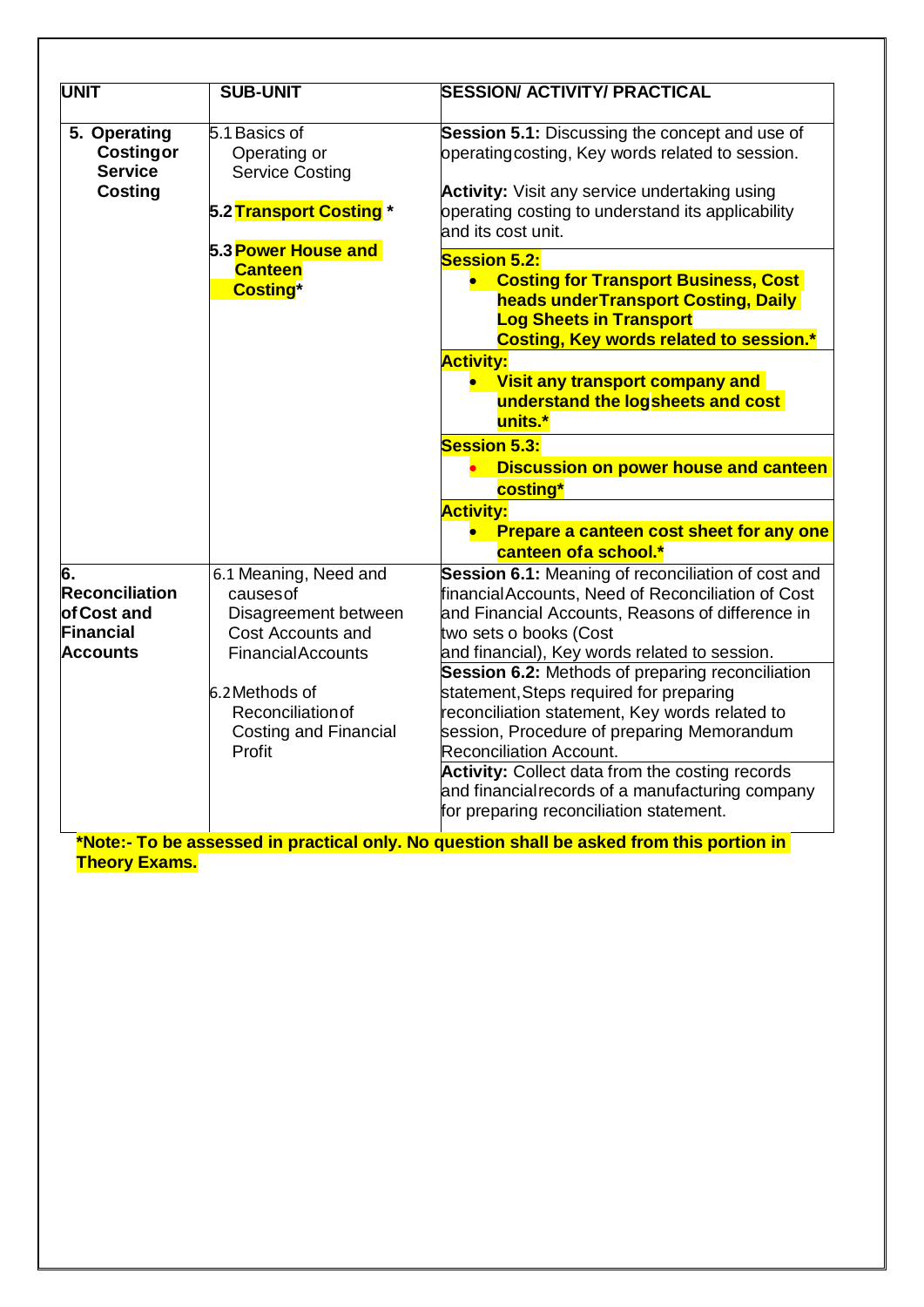## **PRACTICAL GUIDELINES FOR CLASS XI**

#### **Assessment of performance:**

The two internal examiners, assigned for the conduct and assessment of Practical Examinations each in Senior Secondary School Curriculum (Under NSQF). Question for the viva examinations should be conducted by both the examiners. Question to be more of General nature, project work or the curriculum. Investigatory Project especially those that show considerable amount of effort and originality, on the part of the student, should get suitable high marks, while project of a routine or stereotyped nature should only receive MEDIOCRE marks.

#### **Procedure for Record of Marks in the Practical answer-books**:

The examiner will indicate separately marks of practical examination on the title page of the answer-books under the following heads:-

#### **Project -10 marks**

Projects for the final practical is given below .Student may be assigned

#### **Viva based on Project -05 marks**

The teacher conducting the final practical examination may ask verbal questions related to the project, if any, done by the student. Alternatively, if no project has been assigned to the students, viva may be based on questions of practical nature from the field of subject as per the Curriculum.

#### **Practical File -15 Marks**

Students to make a power point presentation / assignment / practical file / report. Instructor shall assign them any outlet to study the elements in cost accounting.

Suggested list of Practical –

- 1. Visit to a manufacturing unit. Identify the various types of costs incurred and classify them.
- 2. Visit to a hotel and identify the various types of services offered. Estimate the joint cost of operations and indicate the methods to allocate/apportion them.
- 3. Collect various types of utility bills like water, electricity and telecom. Classify the cost into variable, semi-variable and fixed.
- 4. Visit to a manufacturing concerns and collect the information regarding idle time and overtime of workers. How idle time and overtime are treated in cost accounts.
- 5. Visit to a manufacturing concerns and collect the information regarding labour turnover. How labour turnover is treated in cost accounts.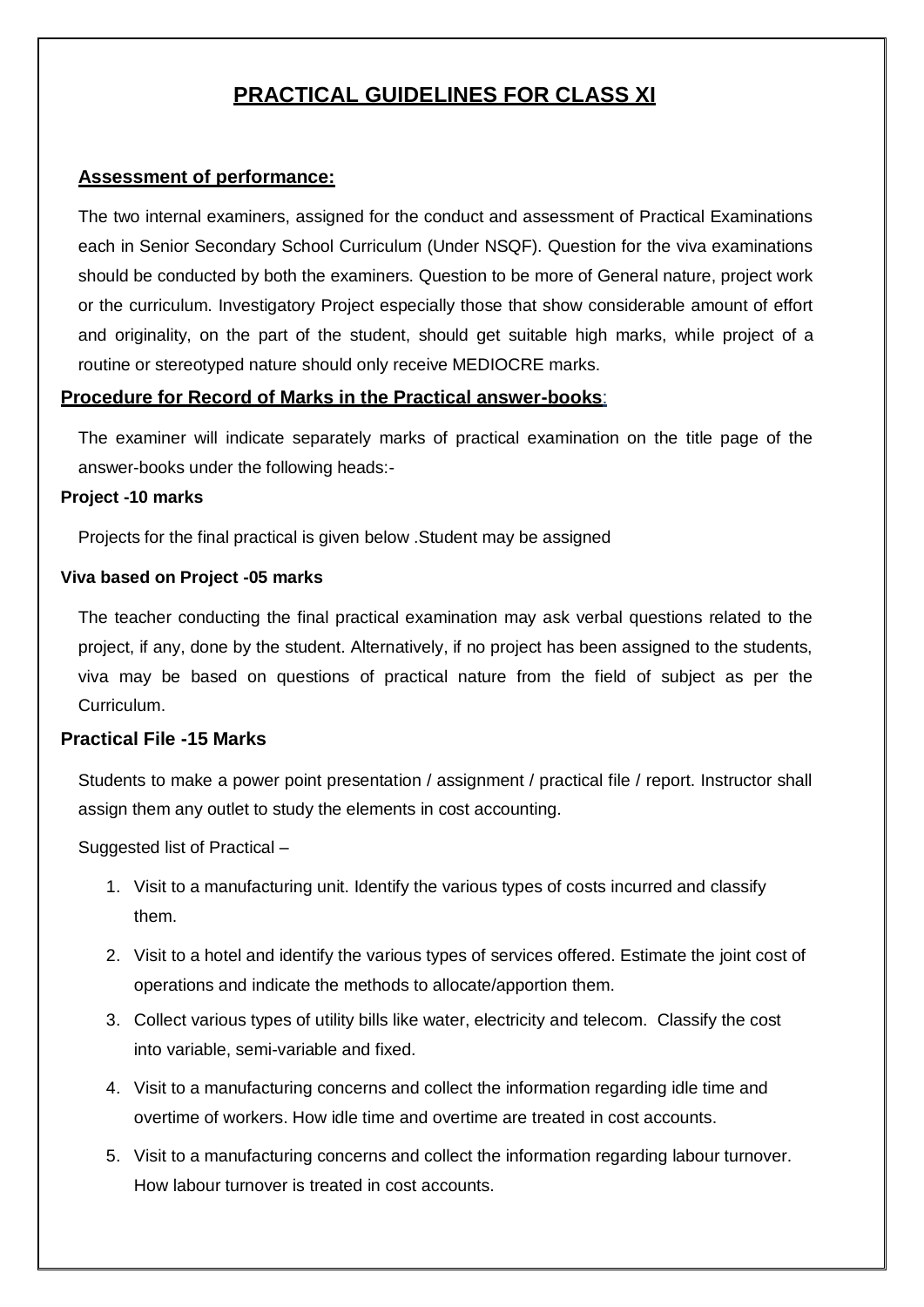- 6. Visit to a manufacturing concerns and collect the information regarding material control. Identify the steps involved in material control.
- 7. Visit to a factory and collect the information regarding receiving of material. Identify the steps involved in receipt of material.
- 8. Visit to a Manufacturing concerns and collect the information regarding purchase of material. Identify the steps involved in purchase of material.
- 9. Visit to a Manufacturing concerns and collect the information regarding inspection of Materials. Identify the steps involved in inspection of material.
- 10. Visit to a Manufacturing concerns and collect the information regarding storage of materials. Identify the steps involved in storage of material.
- 11. Visit to a Manufacturing concerns and collect the information regarding issue of materials. Identify the steps involved in issue of material.

## **Demonstration of skill competency in Lab Activities -10 marks**

### **Guidelines for Project Preparation:**

The final project work should encompass chapters on:

- a) Introduction,
- b) Identification of core and advance issues,
- c) Learning and understanding and
- d) Observation during the project period.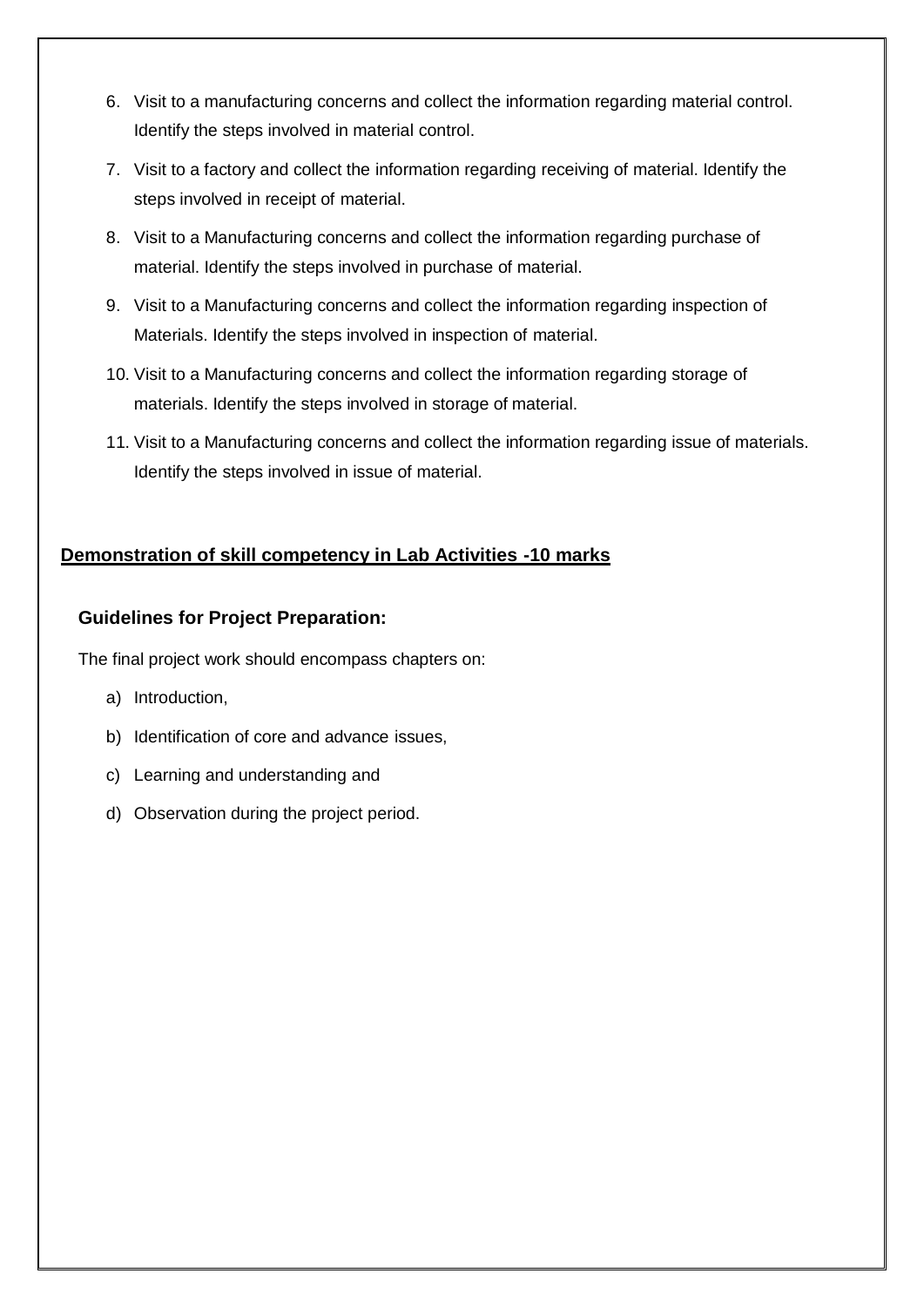## **PRACTICAL GUIDELINES FOR CLASS XII**

#### **Assessment of performance:**

The two internal examiners, assigned for the conduct and assessment of Practical Examinations each in Secondary School Curriculum (Under NSQF). Question for the viva examinations should be conducted by both the examiners. Question to be more of General nature, project work or the curriculum. Investigatory Project especially those that show considerable amount of effort and originality, on the part of the student, should get suitable high marks, while project of a routine or stereotyped nature should only receive MEDIOCRE marks.

#### **Procedure for Record of Marks in the Practical answer-books:**

The examiner will indicate separately marks of practical examination on the title page of the answer-books under the following heads:-

#### **Project -10 marks**

Projects for the final practical is given below .Student may be assigned

#### **Viva based on Project -05 marks**

The teacher conducting the final practical examination may ask verbal questions related to the project, if any, done by the student. Alternatively, if no project has been assigned to the students, viva may be based on questions of practical nature from the field of subject as per the Curriculum.

#### **Practical File -15 Marks**

Students to make a power point presentation / assignment / practical file / report. Instructor shall assign them any outlet to study the elements in cost accounting.

#### **Suggested list of Practical –**

- 1. Take five different types of manufactured products and classify the method of costing into job, process and batch.
- 2. Take example of a function held at your school which involved various participants from outside institutions. List out the cost heads like refreshments, reading material, banners,